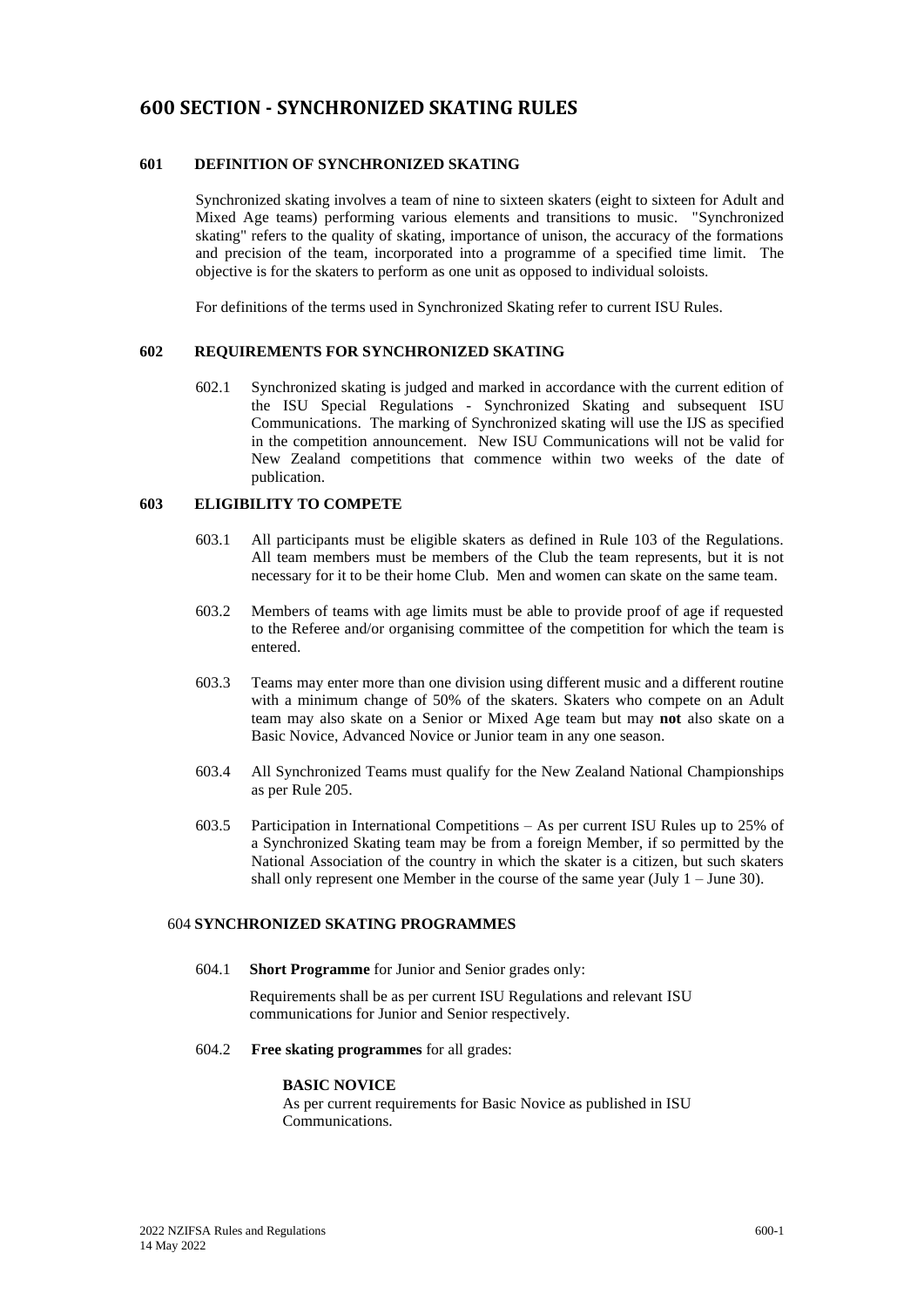#### **MIXED AGE**

As per current requirements for Mixed Age as published in ISU Communications.

### **ADVANCED NOVICE**

As per current requirements for Advanced Novice as published in ISU Communications.

### **JUNIOR**

Requirements shall be as per current ISU Regulations and relevant ISU communications for Junior.

### **SENIOR**

Requirements shall be as per current ISU Regulations and relevant ISU communications for Senior.

### **ADULT Programme length: 3 minutes +/- 10 seconds**

Must include the following five required elements:

- **Intersection Element** 
	- Additional Feature (Point of Intersection) is optional and will be counted if executed correctly
- Pivoting Element Block
- Traveling Element Circle
- Rotating Element Wheel
- Creative Intersection OR Mixed Element

NOTE: Maximum Element levels can be skated, and the level will be called as executed. Vaults, Group Lifts and un-sustained lifts are not permitted.

**NOTE:** Teams wishing to compete in Novice, Mixed Age and Adult competitions in Australia or internationally need to check the competition announcement to ensure that the programme meets the time and element requirements for that competition as they may differ from NZIFSA rules.

# **ELEMENTARY GRADE – GUIDELINES FOR CLUB AND SUB-ASSOCIATION CHAMPIONSHIPS/COMPETITIONS**

In the Elementary Section of Synchronized Skating competitions each team will skate a free skate programme only. A team may consist of 8 to 16 skaters.

**Eligibility for Elementary Grade** - skaters may hold Preliminary Stroking or Preliminary Pattern Dance but no higher stroking or pattern dance test.

**Requirements for Elementary Grade (Programme length: 2 minutes 30 seconds +/- 10 seconds)**

A well balanced **Elementary free skate programme may contain a maximum of five elements chosen from:**

- $\bullet$  one (1) block
- $\bullet$  one (1) circle
- $\bullet$  one (1) line
- $\bullet$  one (1) wheel
- one (1) intersection

#### **605 MUSIC**

Any music including vocal music using lyrics is permitted. However, the teams must skate the programme in time to the music. Additions of the sounds of applause or cheers are not permitted.